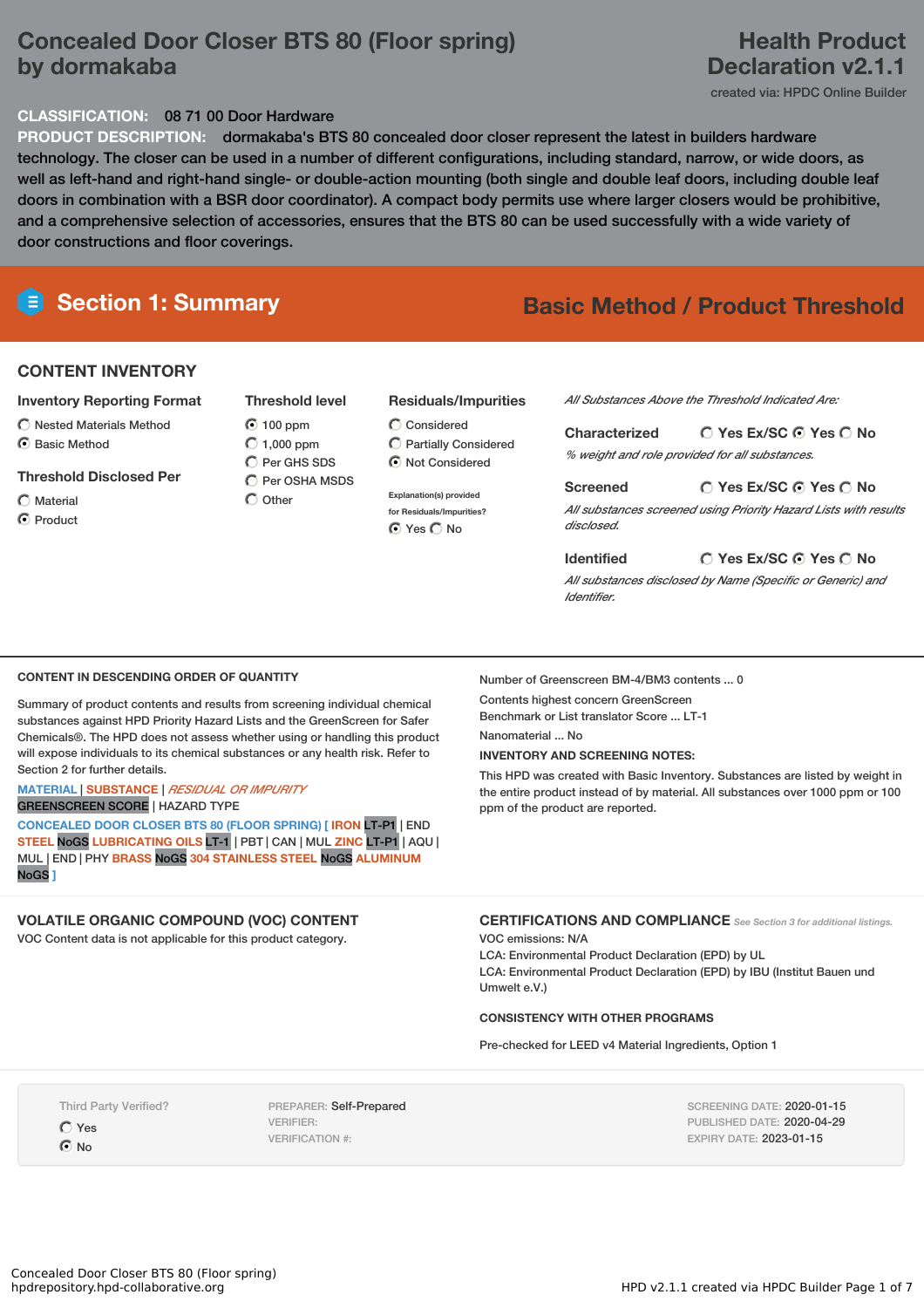This section lists contents in a product based on specific threshold(s) and reports detailed health information including hazards. This HPD *uses the inventory method indicated above, which is one of three possible methods:*

- *Basic Inventory method with Product-level threshold.*
- *Nested Material Inventory method with Product-level threshold*
- *Nested Material Inventory method with individual Material-level thresholds*

Definitions and requirements for the three inventory methods and requirements for each data field can be found in the HPD Open *Standard version 2.1.1, available on the HPDC website at: [www.hpd-collaborative.org/hpd-2-1-1-standard](https://www.hpd-collaborative.org/hpd-2-1-1-standard)*

# **CONCEALED DOOR CLOSER BTS 80 (FLOOR SPRING)**

PRODUCT THRESHOLD: 100 ppm **RESIDUALS AND IMPURITIES CONSIDERED:** No

RESIDUALS AND IMPURITIES NOTES: No residuals or impurities are expected in these materials at or above the inventory threshold. dormakaba products consist of finished components and no chemical reactions are needed to develop our products.

OTHER PRODUCT NOTES: -

| <b>IRON</b>                                                    |                                              |                                                |          | ID: 7439-89-6         |  |
|----------------------------------------------------------------|----------------------------------------------|------------------------------------------------|----------|-----------------------|--|
| HAZARD SCREENING METHOD: Pharos Chemical and Materials Library |                                              | HAZARD SCREENING DATE: 2020-01-15              |          |                       |  |
| %: $54.50 - 54.50$                                             | $Gs: LT-P1$                                  | RC: Both                                       | NANO: No | ROLE: Closer body     |  |
| HAZARD TYPE                                                    | AGENCY AND LIST TITLES                       | WARNINGS                                       |          |                       |  |
| <b>ENDOCRINE</b>                                               | <b>TEDX - Potential Endocrine Disruptors</b> | <b>Potential Endocrine Disruptor</b>           |          |                       |  |
| SUBSTANCE NOTES: <b>none</b>                                   |                                              |                                                |          |                       |  |
| <b>STEEL</b>                                                   |                                              |                                                |          | ID: 12597-69-2        |  |
| HAZARD SCREENING METHOD: Pharos Chemical and Materials Library |                                              | HAZARD SCREENING DATE: 2020-01-15              |          |                       |  |
| %: $37.14 - 37.14$                                             | GS: NoGS                                     | RC: Both                                       | NANO: No | ROLE: Closer body     |  |
| <b>HAZARD TYPE</b>                                             | <b>AGENCY AND LIST TITLES</b>                | WARNINGS                                       |          |                       |  |
| None found                                                     |                                              | No warnings found on HPD Priority Hazard Lists |          |                       |  |
| SUBSTANCE NOTES: Steel Alloy                                   |                                              |                                                |          |                       |  |
|                                                                |                                              |                                                |          |                       |  |
| <b>LUBRICATING OILS</b>                                        |                                              |                                                |          | ID: 74869-22-0        |  |
| HAZARD SCREENING METHOD: Pharos Chemical and Materials Library |                                              | HAZARD SCREENING DATE: 2020-01-15              |          |                       |  |
| %: 4.07                                                        | $G.S. LT-1$                                  | RC: None                                       | NANO: No | ROLE: Hydraulic fluid |  |
|                                                                |                                              |                                                |          |                       |  |
|                                                                |                                              |                                                |          |                       |  |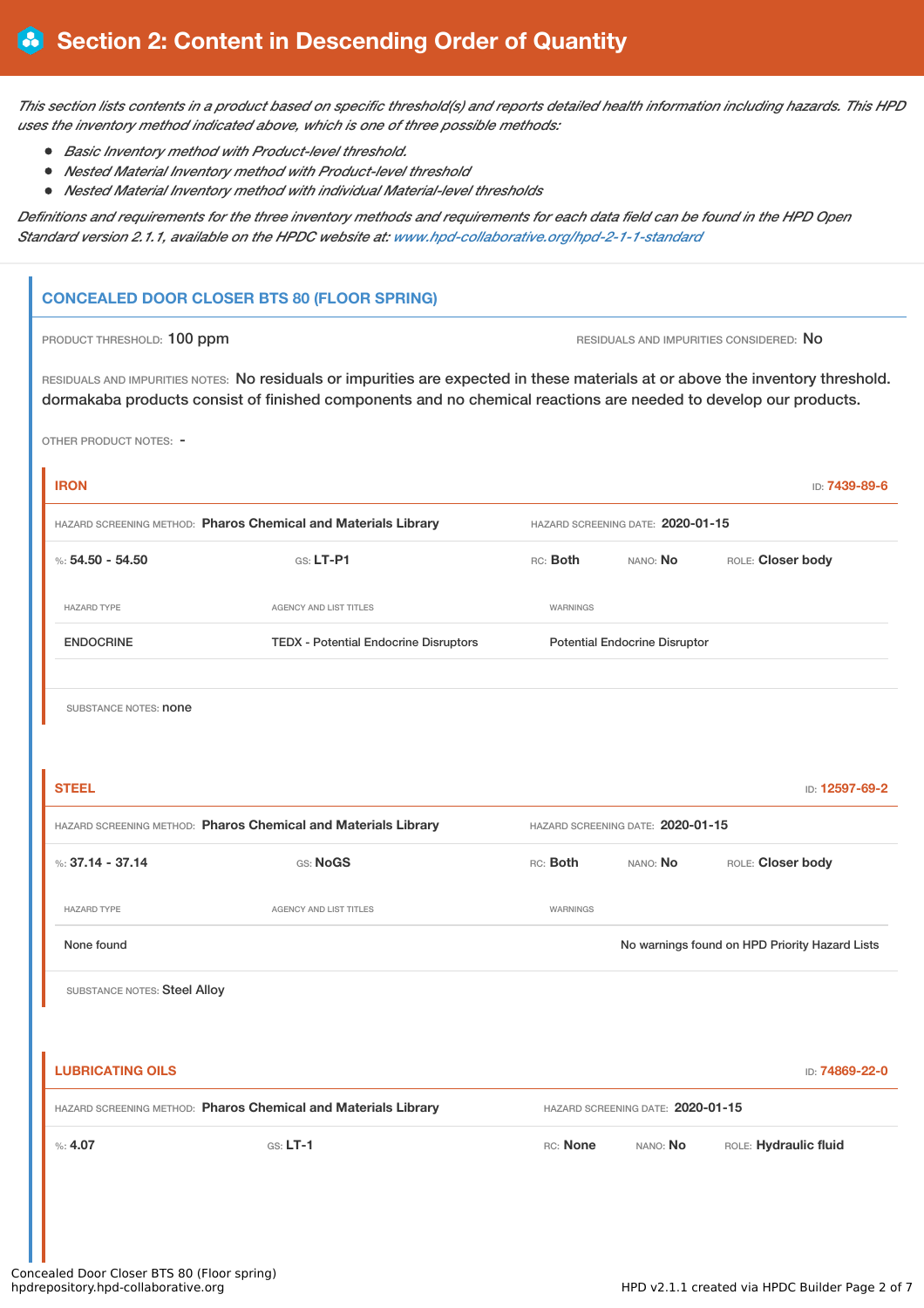| <b>HAZARD TYPE</b> | <b>AGENCY AND LIST TITLES</b>     | WARNINGS                                                                                          |
|--------------------|-----------------------------------|---------------------------------------------------------------------------------------------------|
| <b>PBT</b>         | EC - CEPA DSL                     | Persistent, Bioaccumulative and inherently Toxic (PBITH) to<br>humans                             |
| <b>CANCER</b>      | EU - GHS (H-Statements)           | H350 - May cause cancer                                                                           |
| <b>CANCER</b>      | <b>EU - REACH Annex XVII CMRs</b> | Carcinogen Category 2 - Substances which should be<br>regarded as if they are Carcinogenic to man |
| <b>MULTIPLE</b>    | ChemSec - SIN List                | CMR - Carcinogen, Mutagen &/or Reproductive Toxicant                                              |
| <b>CANCER</b>      | EU - Annex VI CMRs                | Carcinogen Category 1B - Presumed Carcinogen based on<br>animal evidence                          |
| <b>CANCER</b>      | GHS - Australia                   | H350 - May cause cancer                                                                           |

SUBSTANCE NOTES: Hydraulic fluid used to regulate door closing speed. Users operating the door are not exposed to the oil, which is fully contained by the metal encasement of the closer. As such, the actual risks associated with the closer's installation and use in a building are minimal and the listed hazards can be deemed irrelevant to the end-user.

| <b>ZINC</b>                                                    |                                                |                                                                                         |          | ID: 7440-66-6                                       |
|----------------------------------------------------------------|------------------------------------------------|-----------------------------------------------------------------------------------------|----------|-----------------------------------------------------|
| HAZARD SCREENING METHOD: Pharos Chemical and Materials Library |                                                | HAZARD SCREENING DATE: 2020-01-15                                                       |          |                                                     |
| %2.75                                                          | $G.S. LT-P1$                                   | RC: None                                                                                | NANO: No | ROLE: Closer body                                   |
| <b>HAZARD TYPE</b>                                             | <b>AGENCY AND LIST TITLES</b>                  | WARNINGS                                                                                |          |                                                     |
| <b>ACUTE AQUATIC</b>                                           | EU - GHS (H-Statements)                        | H400 - Very toxic to aquatic life                                                       |          |                                                     |
| <b>CHRON AQUATIC</b>                                           | EU - GHS (H-Statements)                        | H410 - Very toxic to aquatic life with long lasting effects                             |          |                                                     |
| <b>MULTIPLE</b>                                                | German FEA - Substances Hazardous to<br>Waters | Class 2 - Hazard to Waters                                                              |          |                                                     |
| <b>ENDOCRINE</b>                                               | <b>TEDX</b> - Potential Endocrine Disruptors   | <b>Potential Endocrine Disruptor</b>                                                    |          |                                                     |
| PHYSICAL HAZARD (REACTIVE)                                     | EU - GHS (H-Statements)                        |                                                                                         |          | H250 - Catches fire spontaneously if exposed to air |
| PHYSICAL HAZARD (REACTIVE)                                     | EU - GHS (H-Statements)                        | H260 - In contact with water releases flammable gases which<br>may ignite spontaneously |          |                                                     |
|                                                                |                                                |                                                                                         |          |                                                     |

SUBSTANCE NOTES: Die-cast closer components. The hazards associated with zinc are dependent upon the form in which zinc is provided. As zinc is inert upon receipt by dormakaba and unlikely to leach from the closer into the environment, the risk of exposure to zinc components is negligible and the listed hazards ca be deemed irrelevant to the end-user.

| <b>BRASS</b><br>ID: 12597-71-6                                 |                               |                                   |                                                |                   |
|----------------------------------------------------------------|-------------------------------|-----------------------------------|------------------------------------------------|-------------------|
| HAZARD SCREENING METHOD: Pharos Chemical and Materials Library |                               | HAZARD SCREENING DATE: 2020-01-15 |                                                |                   |
| %: 1.16 - 1.16                                                 | GS: NoGS                      | RC: Both                          | NANO: No                                       | ROLE: Closer body |
| <b>HAZARD TYPE</b>                                             | <b>AGENCY AND LIST TITLES</b> | WARNINGS                          |                                                |                   |
| None found                                                     |                               |                                   | No warnings found on HPD Priority Hazard Lists |                   |
|                                                                |                               |                                   |                                                |                   |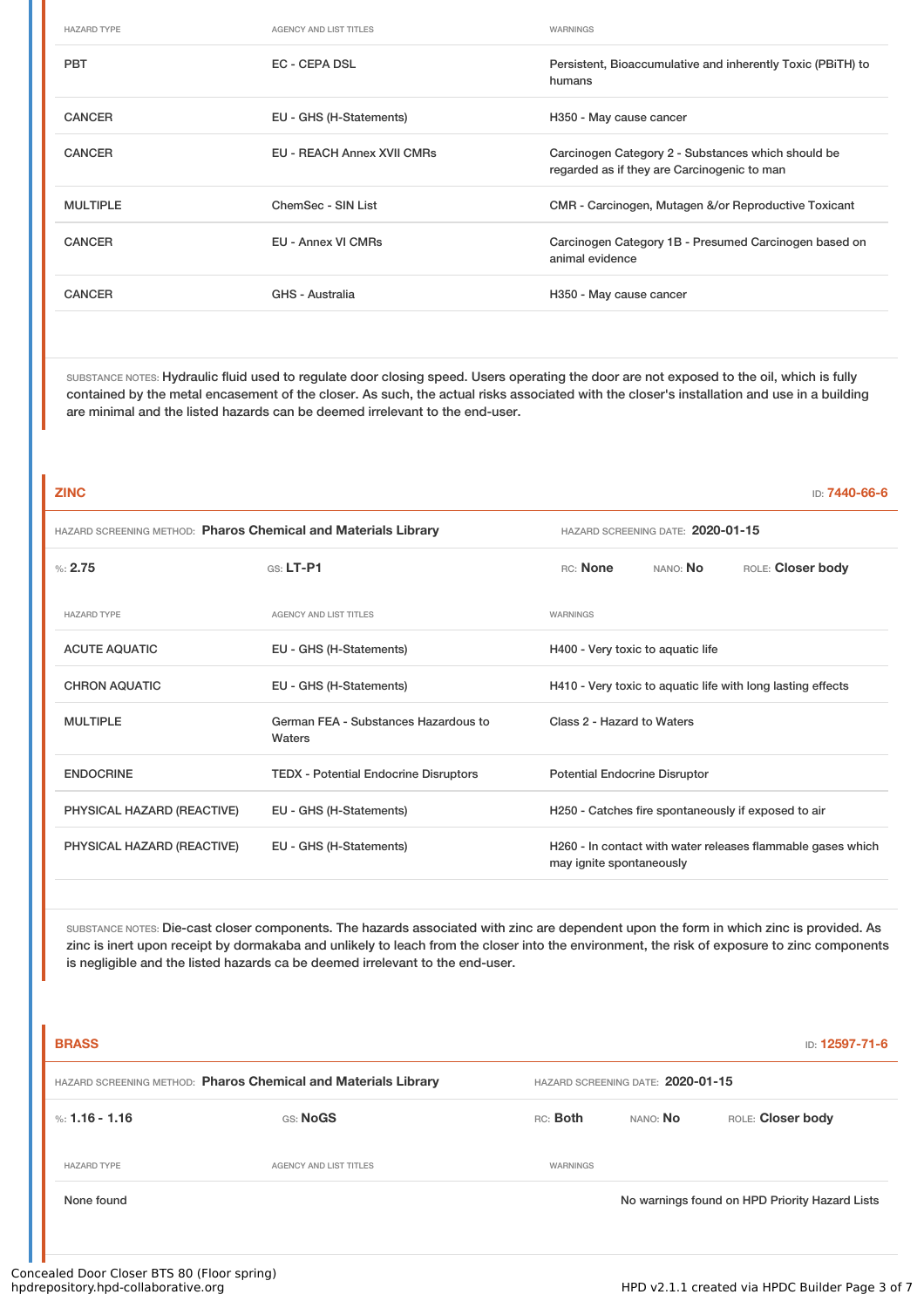| <b>304 STAINLESS STEEL</b>                                     |                               |                                                |                                   | ID: 12597-68-1                                 |  |  |
|----------------------------------------------------------------|-------------------------------|------------------------------------------------|-----------------------------------|------------------------------------------------|--|--|
| HAZARD SCREENING METHOD: Pharos Chemical and Materials Library |                               |                                                | HAZARD SCREENING DATE: 2020-01-15 |                                                |  |  |
| %: $0.24 - 0.24$                                               | GS: NoGS                      | RC: Both                                       | ROLE: Screws<br>NANO: No          |                                                |  |  |
| <b>HAZARD TYPE</b>                                             | <b>AGENCY AND LIST TITLES</b> | WARNINGS                                       |                                   |                                                |  |  |
| None found                                                     |                               | No warnings found on HPD Priority Hazard Lists |                                   |                                                |  |  |
| SUBSTANCE NOTES: <b>none</b>                                   |                               |                                                |                                   |                                                |  |  |
|                                                                |                               |                                                |                                   |                                                |  |  |
| <b>ALUMINUM</b>                                                |                               |                                                |                                   | ID: 91728-14-2                                 |  |  |
| HAZARD SCREENING METHOD: Pharos Chemical and Materials Library |                               | HAZARD SCREENING DATE: 2020-01-15              |                                   |                                                |  |  |
| % 0.14                                                         | GS: NoGS                      | RC: Both                                       | NANO: No                          | ROLE: Closer body                              |  |  |
| <b>HAZARD TYPE</b>                                             | <b>AGENCY AND LIST TITLES</b> | WARNINGS                                       |                                   |                                                |  |  |
| None found                                                     |                               |                                                |                                   | No warnings found on HPD Priority Hazard Lists |  |  |
|                                                                |                               |                                                |                                   |                                                |  |  |

SUBSTANCE NOTES: The hazards associated with aluminum are dependent upon the form in which aluminum is provided. As aluminum is inert upon receipt by dormakaba and unlikely to leach from the product into the environment, the risk of exposure to aluminum components is negligible and the listed hazards can be deemed irrelevant to the end-user.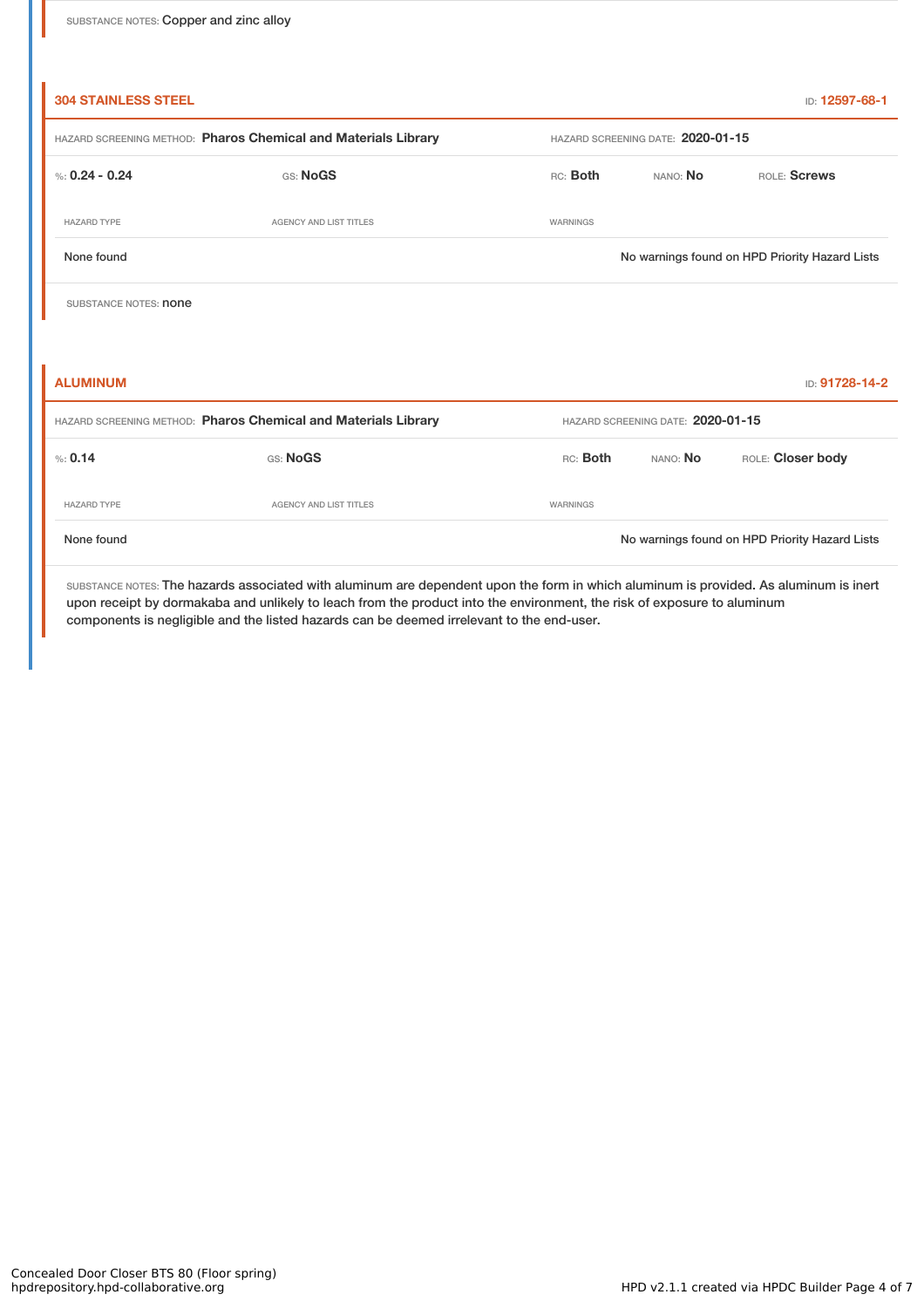This section lists applicable certification and standards compliance information for VOC emissions and VOC content. Other types of *health or environmental performance testing or certifications completed for the product may be provided.*

| <b>VOC EMISSIONS</b>                                          | N/A                           |                     |                       |  |  |
|---------------------------------------------------------------|-------------------------------|---------------------|-----------------------|--|--|
| CERTIFYING PARTY: Self-declared<br>APPLICABLE FACILITIES: N/A | ISSUE DATE: $2018 - 12$<br>12 | <b>EXPIRY DATE:</b> | CERTIFIER OR LAB: N/A |  |  |
| <b>CERTIFICATE URL:</b>                                       |                               |                     |                       |  |  |

CERTIFICATION AND COMPLIANCE NOTES: This HPD is for a product that is NOT liquid/wet applied

| <b>LCA</b>                                                                                                                                                                                                                                                |                                                                                                        | <b>Environmental Product</b><br><b>Declaration (EPD) by UL</b> |                                                                                                  |  |
|-----------------------------------------------------------------------------------------------------------------------------------------------------------------------------------------------------------------------------------------------------------|--------------------------------------------------------------------------------------------------------|----------------------------------------------------------------|--------------------------------------------------------------------------------------------------|--|
| CERTIFYING PARTY: Third Party<br>APPLICABLE FACILITIES: dormakaba facilities Germany<br><b>CERTIFICATE URL:</b><br>https://www.dormakaba.com/resource/blob/17110/df90867ecea0d80b4c1f71528153e42e/epd-<br>ule-bts-80-bts-80-emb-rts-80-emb-en-data.pdf    | <b>ISSUE</b><br>DATE:<br>$2014 -$<br>$10 - 28$                                                         | <b>EXPIRY</b><br>DATE:<br>$2019 -$<br>$10-27$                  | <b>CERTIFIER OR</b><br>LAB: UL<br>Environment                                                    |  |
| <b>CERTIFICATION AND COMPLIANCE NOTES:</b><br><b>LCA</b>                                                                                                                                                                                                  | <b>Environmental Product</b><br><b>Declaration (EPD) by IBU</b><br>(Institut Bauen und<br>Umwelt e.V.) |                                                                |                                                                                                  |  |
| CERTIFYING PARTY: Third Party<br>APPLICABLE FACILITIES: dormakaba facilities Germany<br><b>CERTIFICATE URL:</b><br>https://www.dormakaba.com/resource/blob/17208/9ab605c371019a723122bd5fd818a436/epd-<br>bts-%2080---bts-80-emb---rts-80-emb-en-data.pdf | <b>ISSUE</b><br>DATE:<br>$2014 -$<br>$10 - 28$                                                         | <b>EXPIRY</b><br>DATE:<br>$2020 -$<br>$10-27$                  | <b>CERTIFIER</b><br>OR LAB:<br>Institut<br><b>Bauen</b><br>und<br><b>Umwelt</b><br>e.V.<br>(IBU) |  |

CERTIFICATION AND COMPLIANCE NOTES:

# **Section 4: Accessories**

This section lists related products or materials that the manufacturer requires or recommends for installation (such as adhesives or fasteners), maintenance, cleaning, or operations. For information relating to the contents of these related products, refer to their *applicable Health Product Declarations, if available.*

No accessories are required for this product.

# **Section 5: General Notes**

dormakaba has resulted from the merger of the two well-established brands Dorma and Kaba, both known for their expertise in the area of smart and secure access solutions. Together we stand for more than 150 years of security

Concealed Door Closer BTS 80 (Floor spring)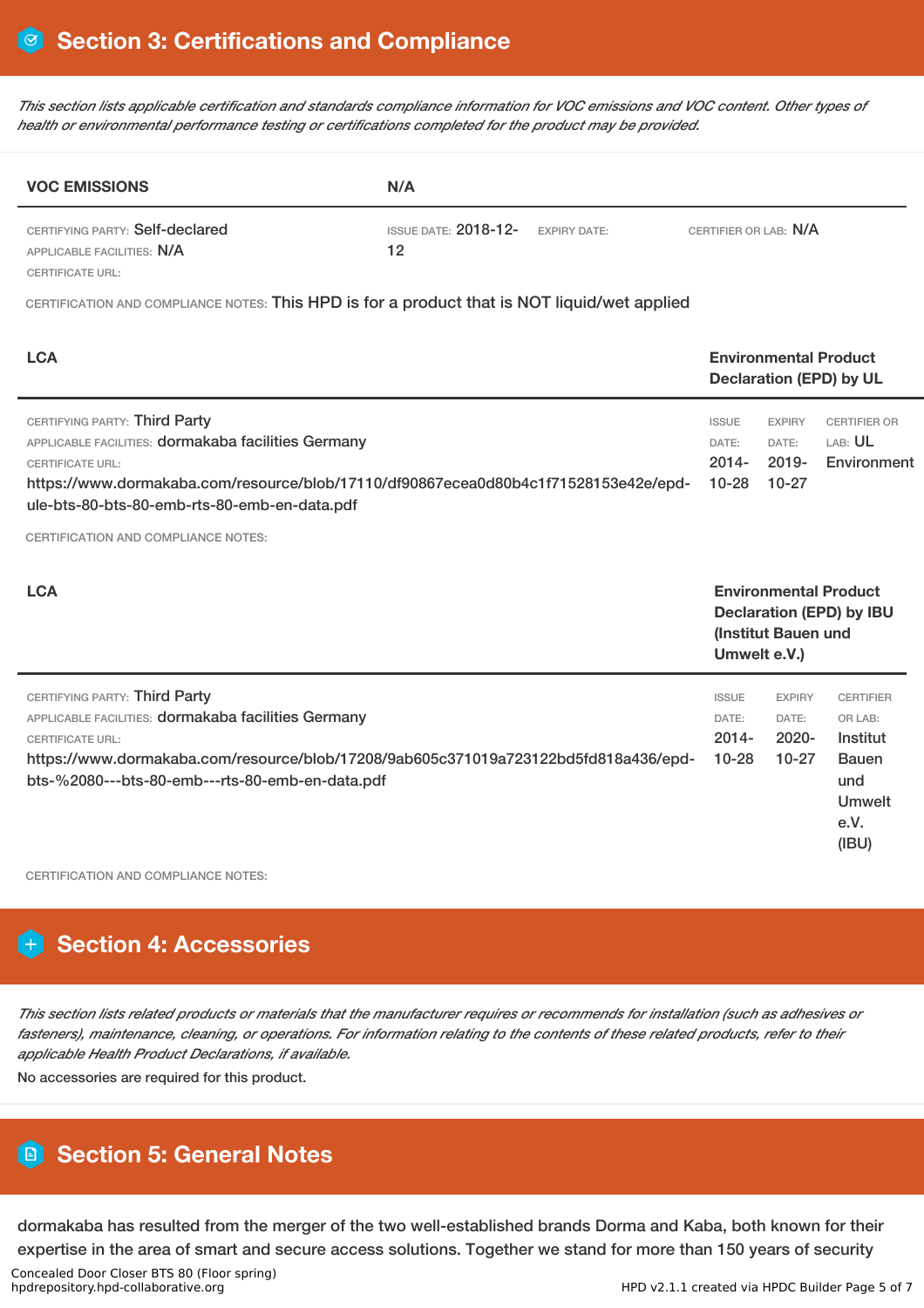and reliability. Our master brand dormakaba stands for our offering of products, solutions and services for secure access to buildings and rooms from a single source. Our global brand power supports us to become the trusted industry leader. For more information, please go to: www.dormakaba.com. The information contained in this HPD is to be used only as a voluntary information on our products. dormakaba makes no representation or warranty as to the completeness or accuracy of the information contained herein. The products and specifications set forth in this HPD are subject to change without notice and dormakaba disclaims any and all liability for such changes. The information contained herein is provided without warranties of any kind, either express or implied, and dormakaba disclaims any and all liability for typographical, printing, or production errors or changes affecting the specifications contained herein. dormakaba DISCLAIMS ALL WARRANTIES, EXPRESS OR IMPLIED, INCLUDING, BUT NOT LIMITED TO, THE IMPLIED WARRANTIES OF MERCHANTABILITY AND FITNESS FOR A PARTICULAR PURPOSE. IN NO EVENT WILL dormakaba BE LIABLE FOR ANY INCIDENTAL, INDIRECT OR CONSEQUENTIAL DAMAGES ARISING FROM THE SALE OR USE OF ANY PRODUCT. All sales of products shall be subject to dormakaba's applicable General Terms and Conditions, a copy of which will be provided by your local dormakaba organisation upon request.